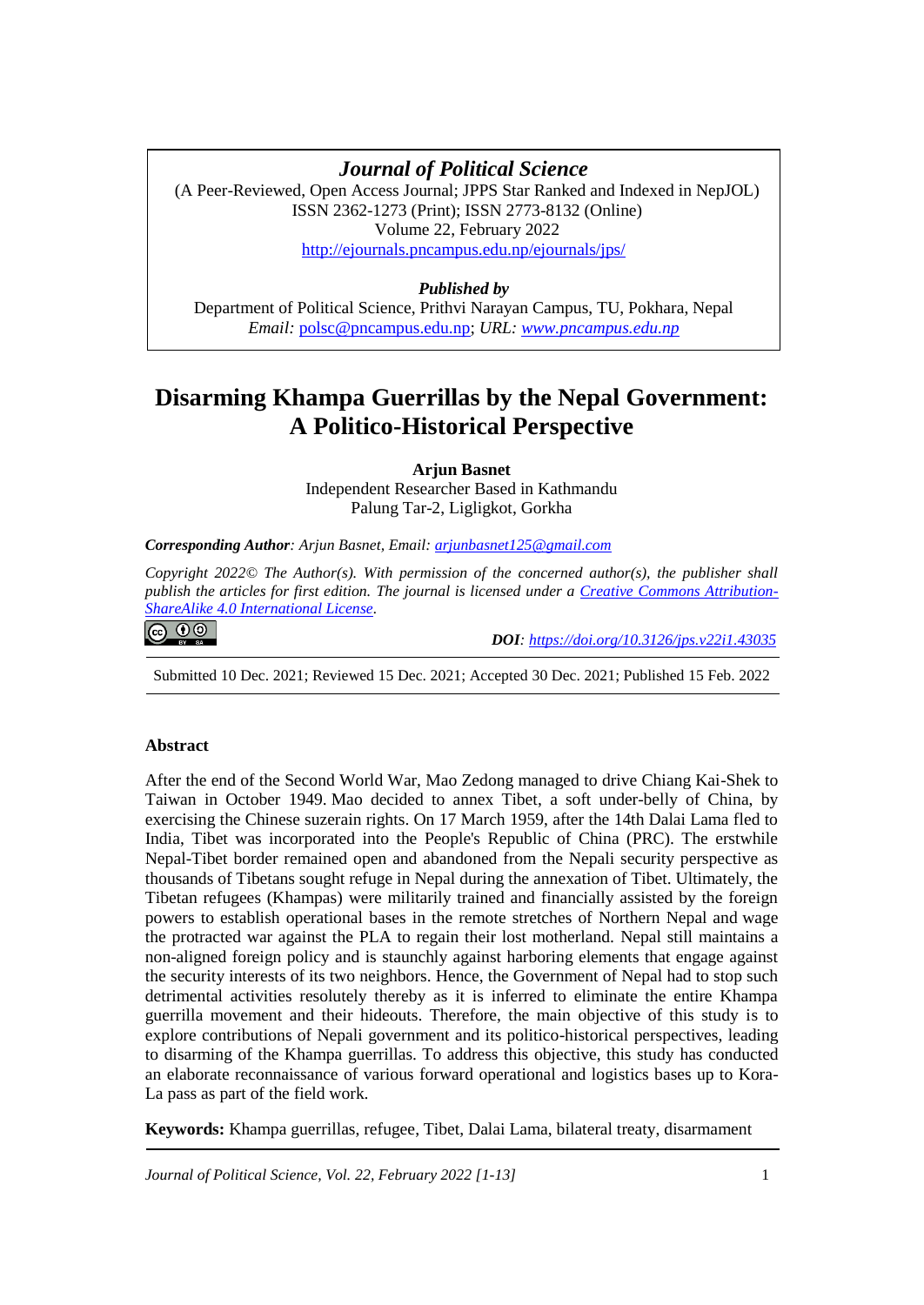## **Introduction**

Till 1912 the Qing Dynasty of China ruled Tibet as an integral part of the State. After the Xinhai Revolution in 1911, most of the area comprising the present-day Tibet Autonomous Region (TAR) became a de-facto independent polity-independent from the rest of the Republic of China. In November 1949 Tibet had sent a letter to Mao Zedong, USA, and UK declaring its intent to defend itself "by all possible means" against troop incursions by PRC into Tibet. After the Communist takeover, the PRC like the Kuomintang maintained Tibet as a part of China (Goldstein, 1997).

To the south was Nepal which had fought three wars against Tibet. The Chinese Army had to fight against Nepal to save and rescue Tibet. The Nepal-Tibet border area was rugged, remote and marked by the sheer Himalayan ranges with limited passes to cross over the watershed. Moreover, the Nepali territory also extends north of the Himalayan watershed as the southern edges of the Tibetan plateau, which is sparsely populated by people of Tibetan origin. The area is remote, harsh, ungoverned effectively, and sparsely populated. It was attractive for fugitives of Tibet to seek asylum in Nepal. Subsequently, foreign tourists, trekkers and climbers were prohibited from entering Mustang and sealed beyond Kagbeni for political reasons (Carla, 1995, p. 6)

Therefore, to avoid Chinese persecution, the fleeing Tibetans established guerrilla bases in northern portions of Nepal and sought external military and financial assistance to liberate their motherland. The Central Intelligence Agency (CIA) of the USA and the Indian Pioneers of the Research and Analysis Wing (RAW) that were deployed in the Indian Military Check Posts along the Himalayan passes in Nepal were actively supplying military and financial assistance to the Khampa guerrillas. The Indian Government was fearful and hesitant to permit armed Tibetans in India (Conboy & Morrison, 2002).

In Nepal, the unequal Nepal-India Treaty of Peace and Friendship 1950 was framed and signed by the outgoing Rana regime to appease India and prolong its longevity. Ultimately, the oligarchic regime was displaced by an Indian inspired and assisted democratic revolutionary government in 1950. Rather than reviewing the content of the treaty and rejecting it as unequal, the democratic government with euphoric obligations approved it neglectfully. While the PLA was aggressively active in Tibet, on the recommendation of India, the Nepali Army was down-sized from 24,000 to 8,000 at the same time, Indian troops were permitted to establish their Check Posts along the Nepal–China border (Devkota, 1980).

Having signed in 20 September 1960 the Sino-Nepal Treaty of Peace and Friendship, it was totally against the commitment and international norms for Nepal to harbor armed Khampas. Now, turning a deaf ear to this situation would certainly compel China to forcefully enter Nepal and indulge in retaliatory strikes. Whereas disarming Khampas would maintain assertive governance in North Nepal and intensify better bilateral relationship. Hence, it was extremely prudent of the Nepali leadership to disarm the Khampas and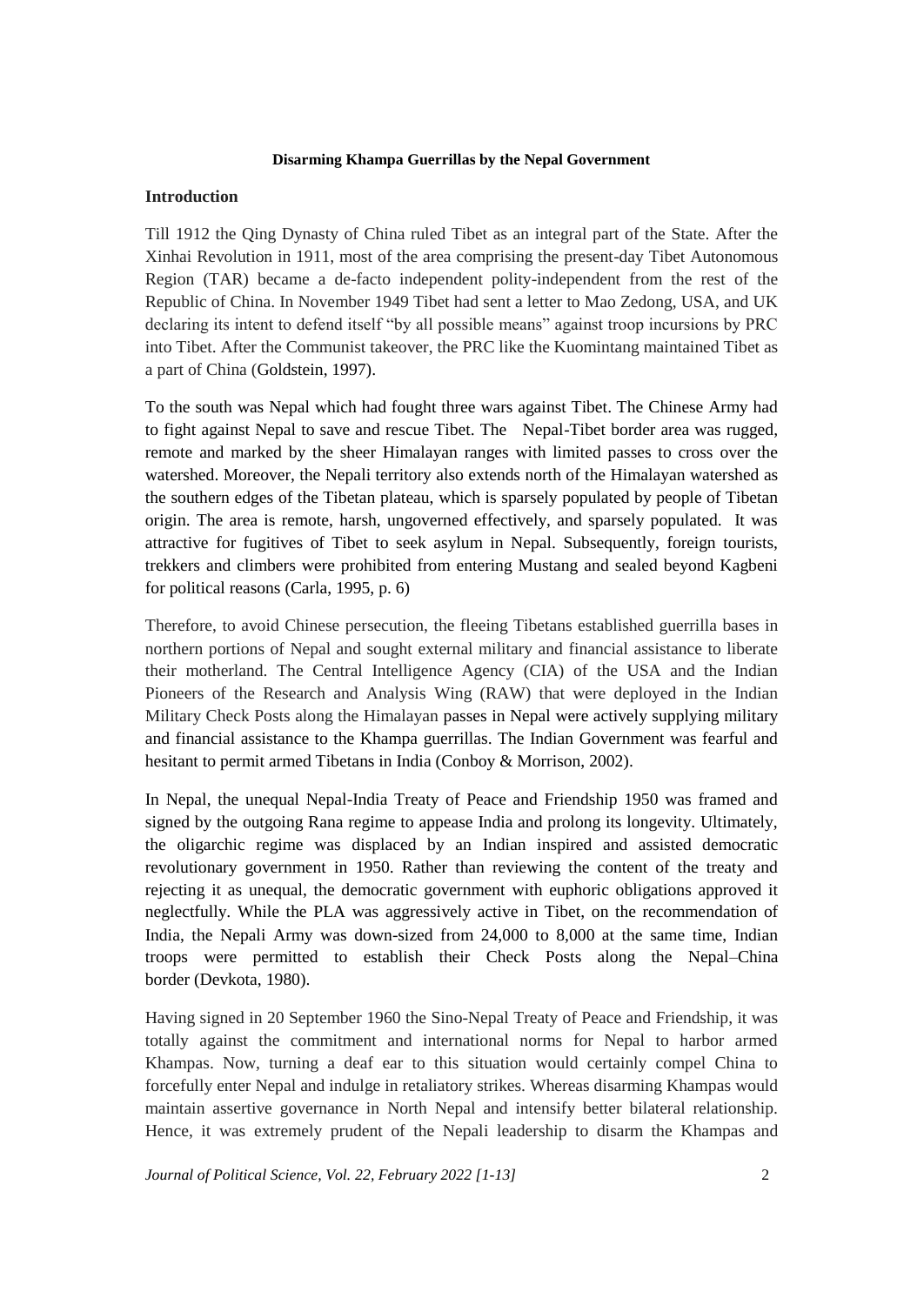provide them a peaceful life option. This research article will explore inferences that led to disarming of the Khampas.

# **Methodology**

The researcher has applied descriptive and explanatory methods to conduct this study. The details have been obtained from formal primary and secondary sources, war diaries, recorded interrogation summaries and extensive field reconnaissance of the Khampa operational bases. Moreover, significant details have been collected from the Army Archives, retired administrators and military commanders who participated in the operation and family members of the victims of Khampa atrocities.

Khampas were specially selected and trained in Hale, Colorado, USA and kept refreshed in Chakrata, Uttarakhand, India. Kenneth Conboy, a former policy analyst in the Asian Study Center, Washington DC and late James Morrison, a thirty-year US Army veteran and the last training officer for the CIA sponsored 'Unity Project' have provided substantial details about the Khampa covert missions. Their noteworthy evidences of US-India collaboration to sponsor Khampa operations have been written by them in their co-written book 'CIA's Secret War in Tibet.'

# **Tibet Foray**

On 16 September 1950, the Ambassador of PRC to India, General Yuan Zhongxian communicated a three-point Chinese proposal to an official Tibetan delegation in Delhi. The proposal stated that Tibet be regarded as a part of China; that China be responsible for the defense of Tibet and lastly, that China be responsible for trade and foreign relations of Tibet (Goldstein et al., 2009).

After a couple of failed negotiations and attempts by Tibet to secure support and military assistance externally, on the night of 6/7 October 1950, the PLA crossed the Jinsha River at five places and advanced into the eastern Tibet. The purpose was not to invade Tibet per se but to capture the Tibetan Army at Chamdo; demoralize the Lhasa Government and exert immense pressure to send a negotiation team to Beijing to sign the terms of agreement for a handover of Tibet or face an immediate ruthless armed invasion (Babayeva, 2006).

Initially, the PLA entered Tibet dressed in khaki attire as farmers, small-time businessmen, shopkeepers and shoemakers under the pretext of serving and modernizing the Tibetans as long-lost brothers of the great motherland (Dunham, 2004, p. 119). They promised to return home after the completion of Tibetan modernization. The Tibetans perceived the Chinese as enemies of Buddhism personified by the Dalai Lama rather than invaders against their independence and territorial integrity. The Chinese in return started co-opting the Tibetan ruling class and doling out generous payments to rich and poor. They abstained from mentioning Marxism. In November 1950, after China invaded Tibet, El Salvador sponsored a complaint by the Tibetan Government at the UN, but the United Kingdom and India for reasons unknown prevented it from being debated (Claude, 2013).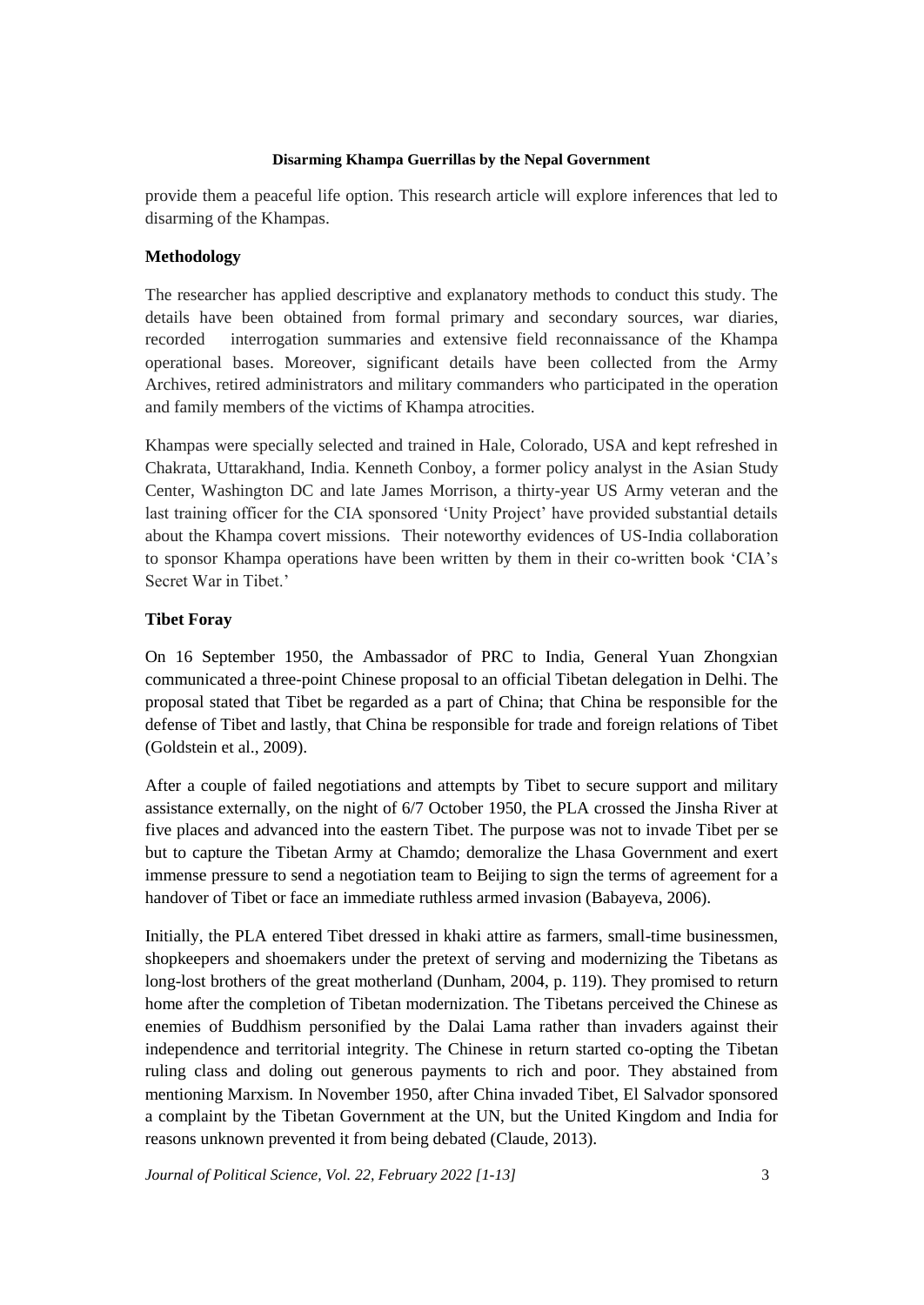Later, according to Dunham, the Tibetan negotiators were sent to Beijing and were compelled to sign the "Seventeen Points Document." There were no negotiations extended. Assurances were expressed that Tibetans would be permitted to reform at their own pace and manner; maintain self-governing internal affairs; allow religious freedom and lastly, agree to be a part of China. On 23 May 1951, the Tibetan Government accepted the Chinese position and in October 1951, the 14th Dalai Lama, who had ascended the throne, decided to accept the above agreement. Shortly afterward, Tibet became a part of the PRC and the "Peaceful Liberation of Tibet" as envisioned by the PRC became a reality (Jian, 2006).

In 1956 the Tibetan militias in the eastern Kham region vehemently opposed the land reform program introduced by the government of the PRC. Initially, the experiment was opposed by the people peacefully, but later the militias fought against the PLA. Gradually, the true motive of the Chinese was discerned in March 1959 when the anti-religious legislation was introduced and prominent monks were imprisoned with charges of treason against China (Dunham, 2004, p. 279).

The Tibetan Nationalist Resistance Movement started to be overtly operational. The Khampas of the 'Four Rivers, Six Ranges' zone of Kham Province, who are reputed warriors and renowned for their horsemanship and marksmanship were motivated to wage the resistance movement employing guerrilla warfare against the invading PLA.

The Dalai Lama repudiated the 17 points agreement and on 17 March 1959 fled via Khenzimanapass and established the Tibetan Government in exile in India. The Chinese Government immediately dissolved the Tibetan social structures and ruled directly. Nepal was also forced to accept Tibetan refuge influx. At this crucial time, Nepal signed a Sino-Nepal Treaty of Peace and Friendship on 28 April 1960 and finalized the bilateral boundary with deft diplomacy (Shrestha, 2015, p. 171; Jian, 2006).

## **Impending Fear**

The third war between Nepal and Tibet fought was in April 1856 and the Chinese Army intervened to save the Tibetans had principal roles during truce negotiation. In March 1856, the Treaty of Thapathali was signed between Nepal and China (Uprety, 1980, p. 74). Since then, the Nepal-Tibet border was demarcated and left at the mercy of the Himalaya Range to protect.

After the 1950 Revolution of Nepal, the democratic government headed by Prime Minister Matrika Prasad Koirala agreed to down-size the 24,000 strong Second World War experienced Nepal Army to 8,000; deployment of 20 Check Posts manned by Indian troops with communication sets coupled the Indian Intelligence Bureau agents and a section of the Nepali Army along the Nepal-China border by 9 June 1952 (Devkota, 1980).

The fear portrayed by India was that the PLA may enter and annex Nepal and therefore monitoring and maintaining surveillance over the unmanned remote northern border was a necessity. The other fear spread around was that a sizable strength of the Nepal Army may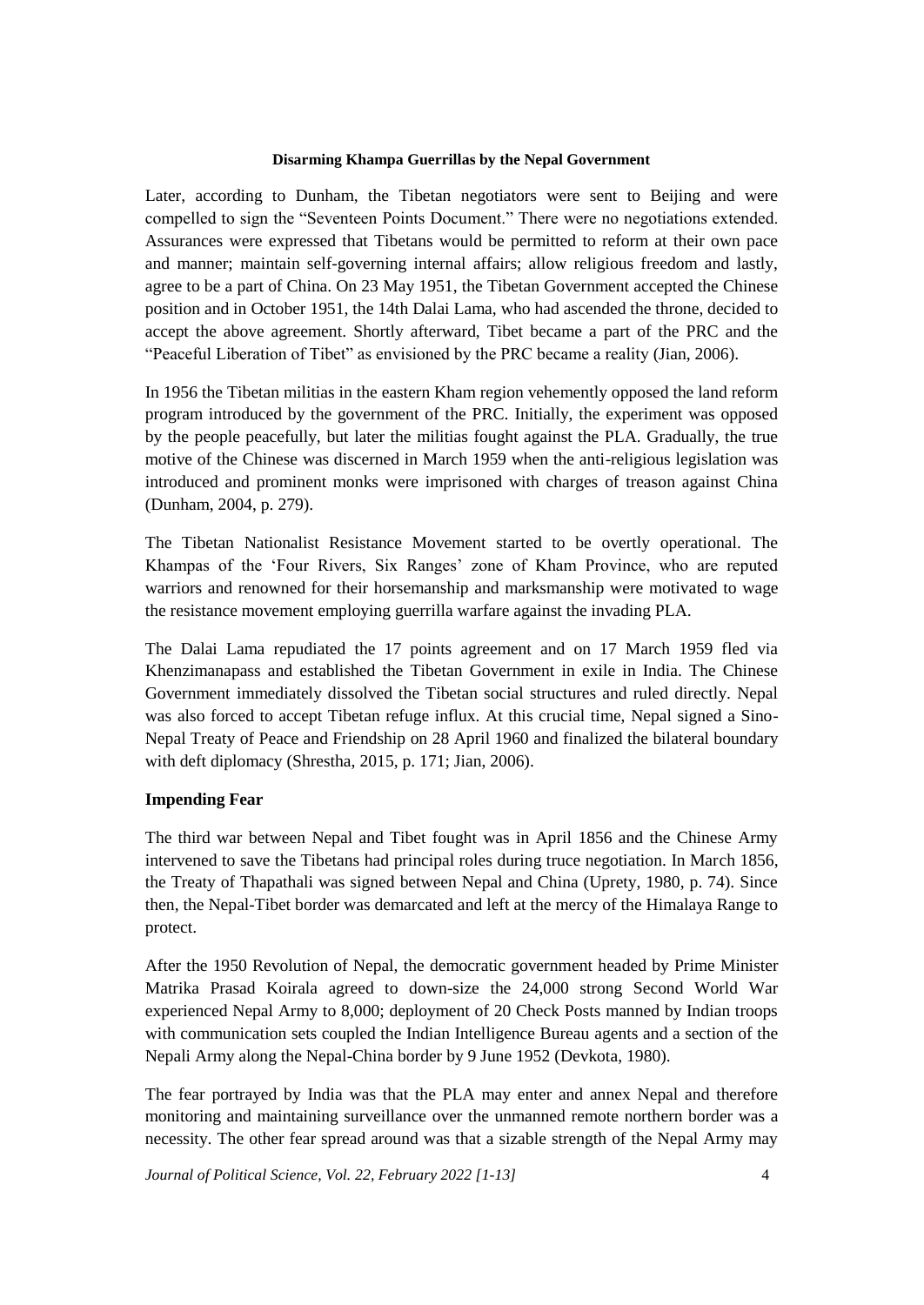usurp power and re-establish the Rana regime. Moreover, an Indian Military Liaison Group with a training detachment was located in Narayan Bhawan, Jawalakhel to command those Check Posts and also upgrade the training of the Nepali Army. The question remains, why did the Indians fear a Chinese entry into Nepal and at the same time, down-size the national army so drastically?

The alarm was sounded as the Tibetans started to flee and enter Nepal through the passes. On the one side, the Indians feared the PLA may invade Nepal and expose the Indian hinterland; on the other side, they anticipated the PLA may enter Nepal to eliminate the Tibetan refugees. After the Dalai Lama fled to India in 1959 and established their Headquarters in Dharmsala of India, the trickling of the Tibetan refugees into Nepal and India carried on. Automatically a grudge took root in the Chinese mind against India for hospitably sheltering the Tibetans in India.

In 1960, PLA once sent a fighting patrol into Nepal and stormed Lo-Manthang thinking the Tibetans Khampas were there and killed Subedar Bom Prasad Karki of the Nepali Army. The Nepali Government protested and an enquiry proved that there was a mistake committed from the Chinese side. Till today compensation for the collateral fatality is being paid generously (Cowan, 2014). The important point to be taken into cognizance is that China was not satisfied with our effort to maintain Chinese security interests.

Mao Zedong commented, "A person sleeping in a comfortable bed is not easily roused by someone else's snoring." He then told India, "We'll stand face-to-face and practice our courage." It can be interpreted as "armed co-existence." Finally, on 20 October 1962, the PLA launched two attacks to expel the Indian forces in Aksai Chin in Ladakh and the Towang Valley in the East (Alastair, et al., 2006). The USA rushed military supplies to India and the erstwhile Soviet Union remained inclined to support India. Fearing with possible collaboration of China and erstwhile USSR, Washington designed covert mission branding Khampas as Buddha's warrior (Bansal, 2017). These confrontations had created a very sensitive wound and a fear psychosis in India till today. The strong Chinese influence in Myanmar, Sri Lanka, Nepal, Pakistan and Afghanistan is pretty worrisome for India. The present situation depicting a more complex situation with the growing economic and military might of China.

## **Geopolitical Milieu**

In 1959, a military skirmish took place between the Chinese and Indian troops. Mao Zedong ordered the PLA to withdraw 20 kilometers behind. Considering the PLA as a guerrilla army out-stretched to its limits in Tibet, Prime Minister Nehru adopted the "Forward Policy" and ordered the Indian troops to open fire at their discretion if the Chinese troops intrude in the future. The Indians were now confident that the Chinese troops would not resist and hereby ordered Indian troops to dominate the Chinese military posts.

Mao Zedong commented, "A person sleeping in a comfortable bed is not easily roused by someone else's snoring." He then told India, "We'll stand face-to-face and can each practice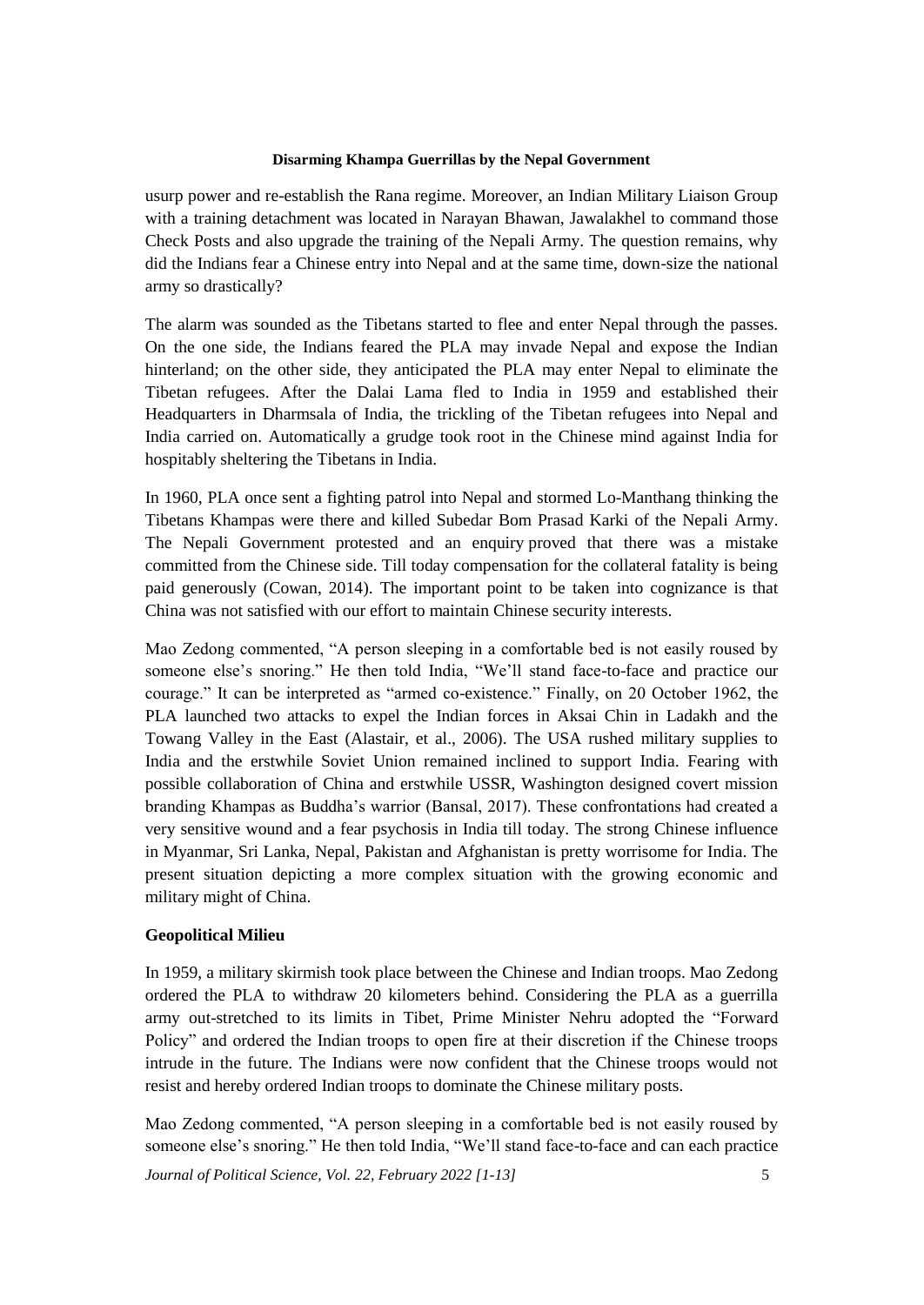our courage." It can be interpreted as "armed co-existence." Finally, on 20 October 1962, the PLA launched two attacks to expel the Indian forces in Aksai Chin in Ladakh and the Towang Valley in the East (Graver et al., 2006). The USA rushed military supplies to India and the erstwhile Soviet Union remained inclined to support India. Fearing with possible collaboration of China and erstwhile USSR, Washington designed covert mission branding Khampas as Buddha's warrior (Bansal, 2017). These confrontations had created a very sensitive wound and a fear psychosis in India till today. The strong Chinese influence in Myanmar, Sri Lanka, Nepal, Pakistan and Afghanistan is pretty worrisome for India. The present situation depicting a more complex situation with the growing economic and military might of China.

## **Fundaments of External Support to the Khampa Guerrillas**

In 1947, President Harry Truman introduced the US Doctrine to provide political, military and economic assistance to all democracies threatened by the autocratic regime. Initially, the Tibetans sought assistance from powerful nations to fight against the Chinese occupation, but the request was ignored. Hence, the resistance movement was being handled by the monastic elites. After the Dalai Lama fled Tibet and reached Dharmasala in India, the USA started to be a bit concerned (Baru & Sharma, 2014).

Baba Yeshi, the main Khampa guerilla commander who successfully managed to assist in the exfiltration of the Dalai Lama, was initially capable to command the Tibetan resistance movement. When the CIA contacted Baba Yeshi for a viable plan, he proposed a force of 2100 well-armed resistance fighters. Initially, the CIA authorized only 400 fighters. Nevertheless, Tibetan refugees living in Nepal and those working in the road-building projects along the Sikkim border were concentrated totaling to 2,000 and were prepared to be based in eight operational bases in Mustang, Nepal. The CIA selected and trained 27 Khampa trainer groups in Hale, Colorado to train and lead the guerrilla band at Mustang (Conboy & Morrison, 2002).

Two parachute supply drops were executed 10 kilometers inside the Tibetan territory from April to December 1961. The guerrillas had to infiltrate into Tibet from Nepal to recover the supplies air dropped. The first raid from Mustang was in September 1961 when a PLA regiment commander was killed. By the end of 1961, Khampas had started raiding and ambushing the PLA outposts south of the Brahmaputra River confidently. Khampas used to strip the bodies of PLA soldiers and carry the dress as proof. The CIA activities concerning the Khampa operations were kept secret from the Indian ears, too. On 2 April 1964, four out of twenty-seven Trainer Groups trained in Colorado jumped from the C-130 Hercules with pallets in Tibet but suffered heavy casualties. Twenty-three Trainer Groups were taken to East Pakistan and then made to infiltrate by land to Mustang, Nepal. By the end of August, eight companies of hundred guerrillas each armed with American weapons were harbored in Yara-Gara base (Conboy & Morison, 2002).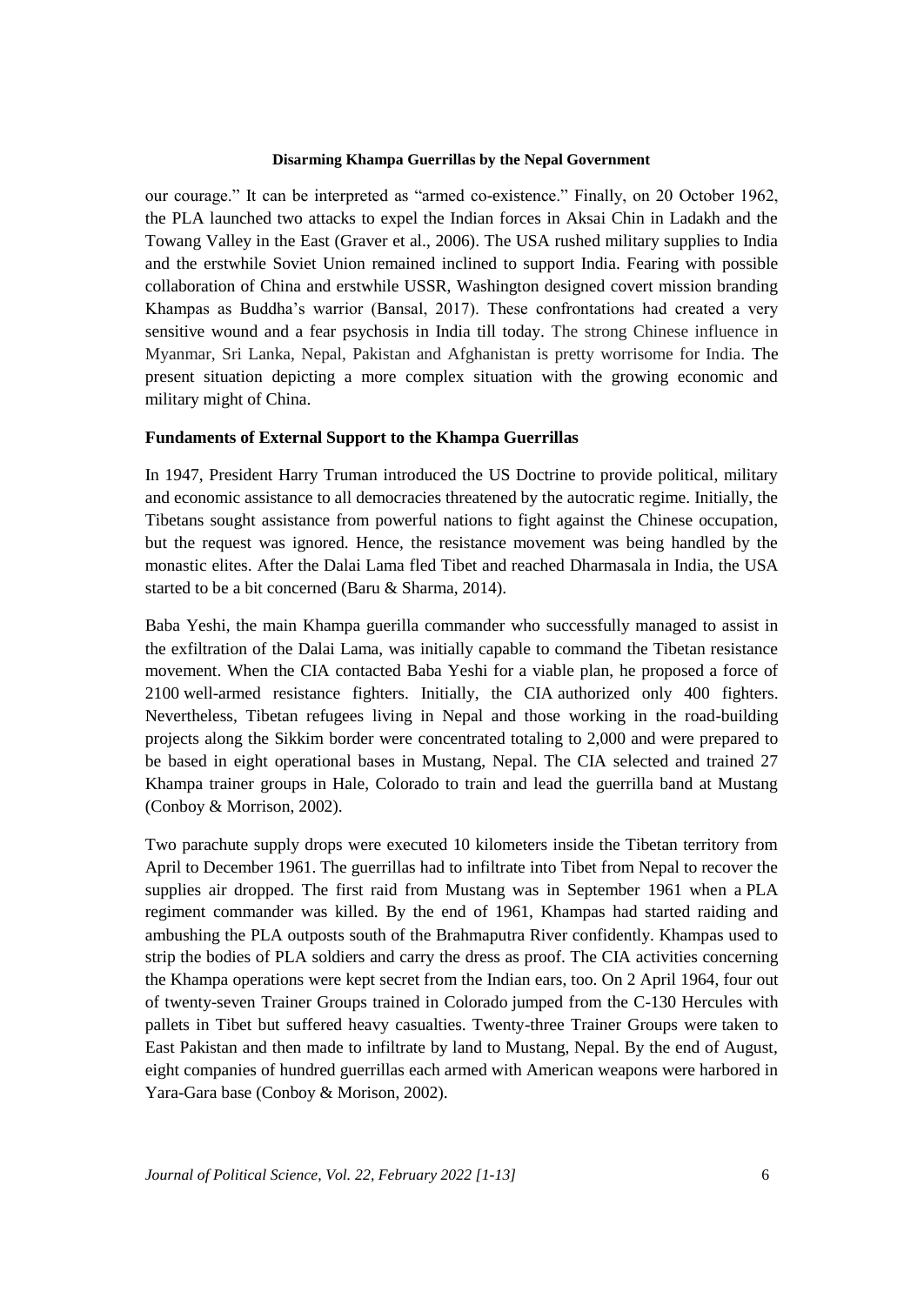For much of 1960s, the CIA provided the Tibetan exile movement with \$ 1.7 million a year for operation against China including an annual subsidy of \$ 180,000 for the Dalai Lama. The CIA's program encompassed the support of 2000 Tibetan guerrillas in Nepal, a covert military training site in Colorado. "Tibet Houses" established to promote the Tibetan cause in New York and Geneva and then finances for reconnaissance teams. In principle, the assistance was for a worldwide effort to undermine China and maintain an autonomous Tibet and not to liberate Tibet (Babayeva, 2006; Mann, 1998).

## **Inferences Leading to Disarm Khampa Guerrillas**

Nepal was always very concerned about the presence of the armed Khampas operating against the Chinese Security Forces from the remote northern territories of Nepal. The Khampas were not only being assisted by the West, especially the USA, but also by India. Additionally, military check posts manned by the Indian Army were surreptitiously deployed along the Nepal-China border. Later, feeling the pressure against Nepali sovereignty and independence from the south, King Mahendra adopted the non-aligned foreign policy unequivocally declared that Nepal maintains "dynamic neutrality."

As the Tibetan refugees started to enter into Nepal, while the Chinese branded the fugitives as illegal immigrants that need to be repatriated, the West and India insisted Nepal to permit the Khampas to reside on humanitarian grounds. The armed Khampas harassed and dominated the Nepali people in Mustang. Two Nepalis, trader Lok Bahadur Thakali at Nechung in October 1960 and Dawa Dorje Gurung at Lete in January 1968 were killed by the Khampas (Thakali, personal communication, December 18, 2016). Then, in 1970, King Mahendra established the Durgam Chhetra Bikas Samiti [Development Committee for Remote Areas] under the chairmanship of General (Retired) Surendra Bahadur Shah to bolster governance in northern Nepal.

Simultaneously, King Mahendra decided to convince India to withdraw its military check posts and the military training mission from Nepal. As soon as the issue was raised, India threatened to impose an economic blockade on Nepal. The Nepali Government stated, "Nepal cannot compromise its sovereignty for India's so-called security." Hesitantly, the 20 Indian military check posts that were established on 9 June 1952 were withdrawn in two phases by August 1970 at a time when the US, considered Chinese rapprochement as a necessity.

King Birendra ascended the throne on 31 January 1972 at the age of twenty-seven and visited China in December 1973. During his visit, it is speculated that Chou-Enlai requested the King to control the armed Khampas residing in the Northern Nepal. Then, based on the recommendations of the Durgam Chhetra Bikas Samiti, the first step taken was the establishment of the Northern Administration Control Center with four offices located in Olangchungola in Taplejung, Namche in Solukhumbu, Jomsom in Mustang and Soru in Humla to exhibit government presence (Ukyab, personal communication, December 20, 2021).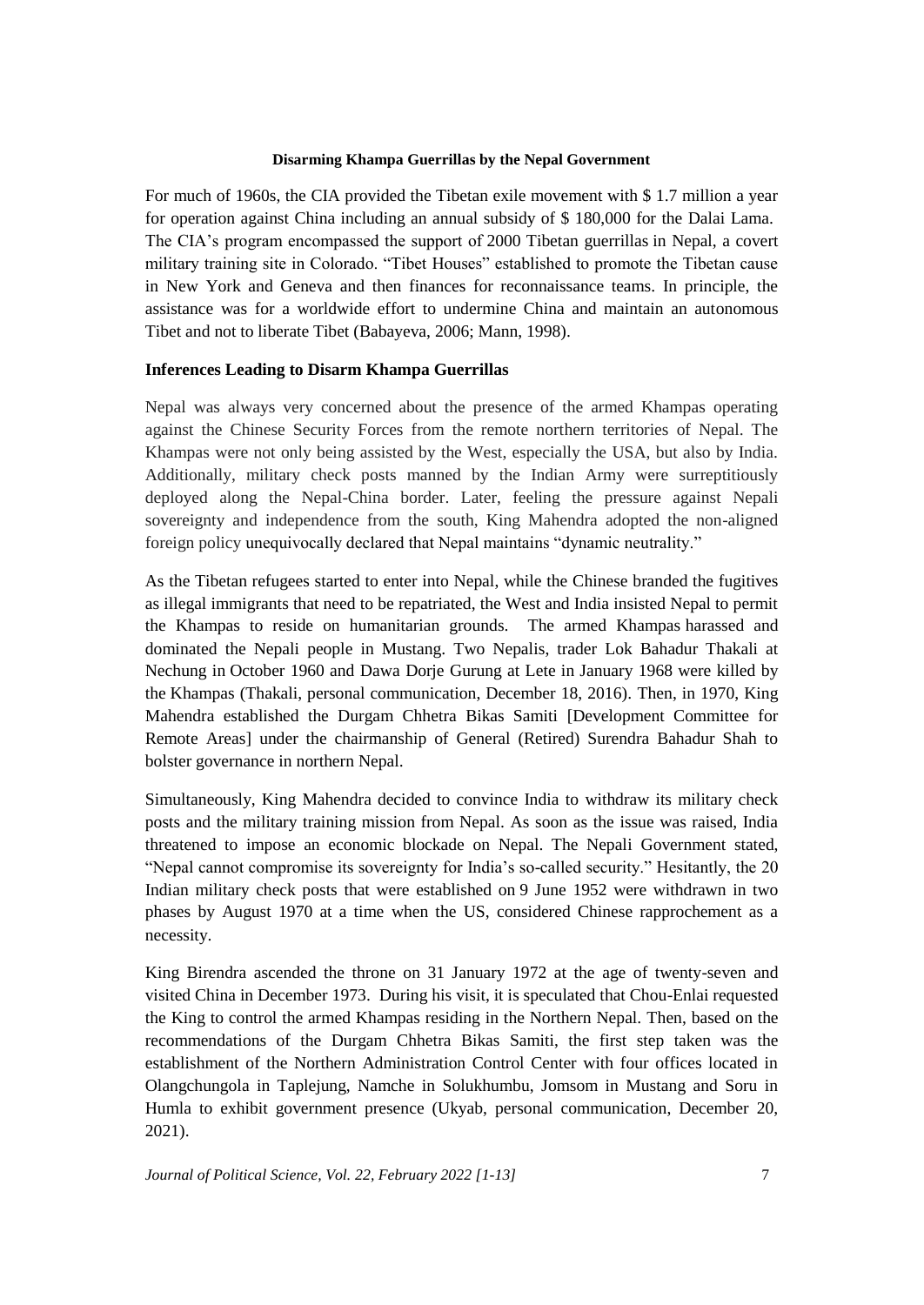The Khampas were overtly operating against the PLA from the Nepali soil. Rumors were also rife that Nepal was a fertile land to foster the vested interests of foreign intelligence agencies and their clandestine activities. Should this situation stagnate, one could logically anticipate that China may opt to order the PLA to forcefully enter into Nepal to eliminate the armed Khampas. On the contrary, disarming the Khampas would reflect as an assertive government in Nepal to enhance better bilateral relationship between Nepal and China as both the countries were obligated to honor the Sino-Nepal Treaty of Peace and Friendship signed on 20 April 1960 (Shrestha, 2015).

## **Ground Work for Military Operation**

The Chinese leader Chou Enlai's remarks about the Khampa activities was comprehended as a strong hint to the King to either disarm the Khampas or facilitate the PLA to neutralize them (Shrestha, 2015). According to the Nepali foreign policy, then we were supposed to adopt "dynamic neutrality" as envisaged by Late King Mahendra and also prevent Nepali soil from being used against the security of its neighbors. The following preparations were executed:

- 1. In March 1974, Lieutenant Colonel Satchit Shumsher JBR conducted a detailed reconnaissance of the Khampa bases on foot to determine the feasibility of the operation to disarm the Khampas. He provided the required details for the operation to commence and recommended that the mission could be successfully achieved by the Nepali Army (Basnyat, 2008).
- 2. The Northern Administration Control Centers which were established in 2022 BS at four locations: Olangchungola, Namche, Jomsom and Humla commenced to mobilize the Nepali people and gain real time information (Ukyab, personal communication, December 20, 2021).
- 3. At the onset of military operation, the Home Secretary, Sher Bahadur Shahi contacted Baba Yeshi, a former Khampa commander who had been at odds with Ge-Wandu, a CIA trained and supported member. Baba Yeshi had left the resistance movement as he was unfairly accused of financial embezzlement and was living in Kathmandu. Through Baba Yeshi detailed information about the Khampa activities were derived and nearly 300 Khampas defectors especially form Rasuwa were concentrated to assist the RNA in its operation. They were armed with Second World War vintage weapons and quartered at Meen Bhawan, Kathmandu and prepared for the military operation (Ukyab, personal communication, December 20, 2021).
- 4. The Home Secretary also managed to obtain a letter signed by the Dalai Lama instructing Ge-Wandu and his followers to handover weapons to the Nepali Army and settle down peacefully. Also, a tape-recorded message by the Dalai Lama to surrender weapons to the RNA was circulated amidst the Khampas in Mustang.
- 5. The Khampas were guaranteed permission to reside as Nepali citizens, free education would be provided to the Tibetan children, land would distribute and their health and religious requirements would be fulfilled.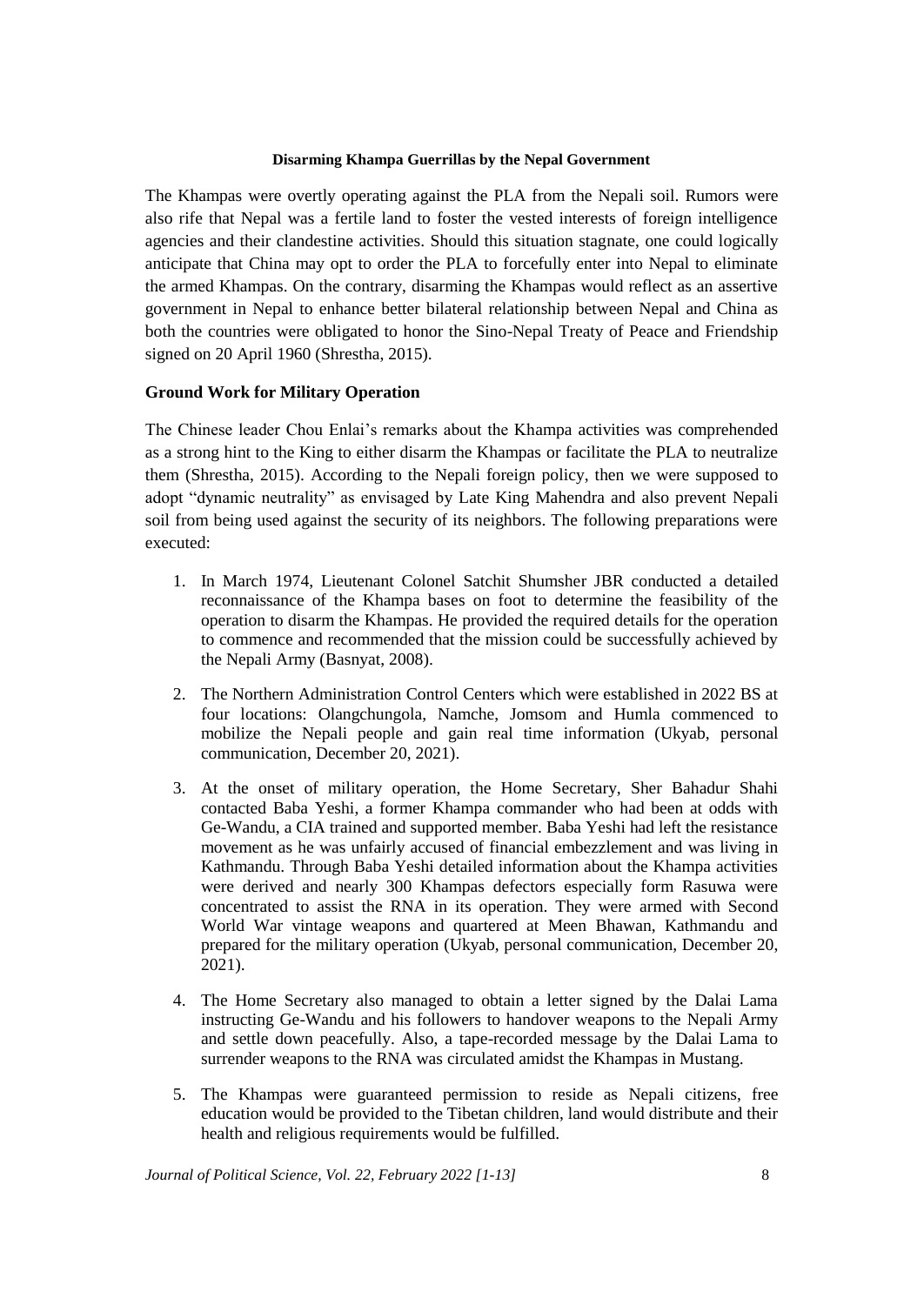## **Execution of Military Operations to Disarm Khampa Guerrillas**

The Nepali Army Headquarter ordered No. 3 Brigade Headquarter to shift its location from Bhairawa to Jomsom in Mustang. Brigadier General Singha Pratap Shah was appointed the Brigade Commander. Lieutenant Colonel Satchit Shumshere SJB Rana was appointed the Task Force Commander. Shree Nath Battalion, Indradhoj Company under Major Sushil Raj Karki, Narayan Dal Company under Major Lok Bahadur Thapa, a troop of 75/24 Mountain Pack Howitzers, a platoon of Combat Engineers, a Signal Communication troop and a platoon of Chandi Prasad Company were included in the Task Force (*Nepali Army war diary*, *Mustang operation*; 1976).

An Airhead for supply drop under Captain Ratna Bahadur Gurung, two Sky Van planes and two Alouette helicopters were allotted to fulfill the logistics and reconnaissance requirements. There were no airstrips available in Mustang, but a small flat stretch of land at Jomsom that could be used to construct a Short Take-off and Landing (STOL) airfield was used as a supply drop zone. The entire rations, ammunition, fuel, clothing and controlled stores supply were looked after from Pokhara by means of supply parachute drop (I.P. Thakali, personal communication, January 17, 2016).

On 15 June 1974, the troops trekked from Pokhara to Jomsom via Naudanda, Ghorepani, Ghasa, Dana and Lete concentrated at Jomsom by the end of the month. It served as an effective acclimatizing march for the troops.

The operation was planned to commence in mid-July. Therefore, D Company of Shree Nath Battalion under Captain Hari Bahadur Karki was deployed at Charkabhot as a blocking force. Similarly, a strong platoon of Bhairabi Dal Company commanded by Captain Bajra Gurung was deployed at Larkebhot in Gorkha as another blocking force. A strong platoon of Chandi Prasad Company together with the 300 Khampas under Baba Yeshi was concentrated at Tukche as the reserve force. Lastly, a company of Para Commandos of Bhairabnath Nath Battalion was located at Pokhara as additional reserve force (Nepal Army War Diary, *Mustang Operation*; 1976).

The Chief District Officer and the Deputy Superintendent of Nepal Police were in close touch with Ge Wandu's assistants. They were operating as interlocutors for the operation. The rules of engagement were clear to convince the Khampas to handover weapons peacefully and surrender, then use lethal force during violation of orders or when under effective fire.

It was decided upon bilaterally after consultations that the Khampas would handover weapons and surrender peacefully at Keisang Camp on 20 July 1974. When the date was near another extension was requested and 26 July 1974 was decided. Again another extension was requested and the date proposed as 31 July 1974. With suspicion looming, Indradhoj Company was ordered to cordon Keisang camp after midnight at night on 31/1 July 1974. The news arrived that Ge-Wandu with two companies out of the six had escaped via Vrapsa, Lupra Camp and then to Tsele. The remaining Khampas in Keisang camp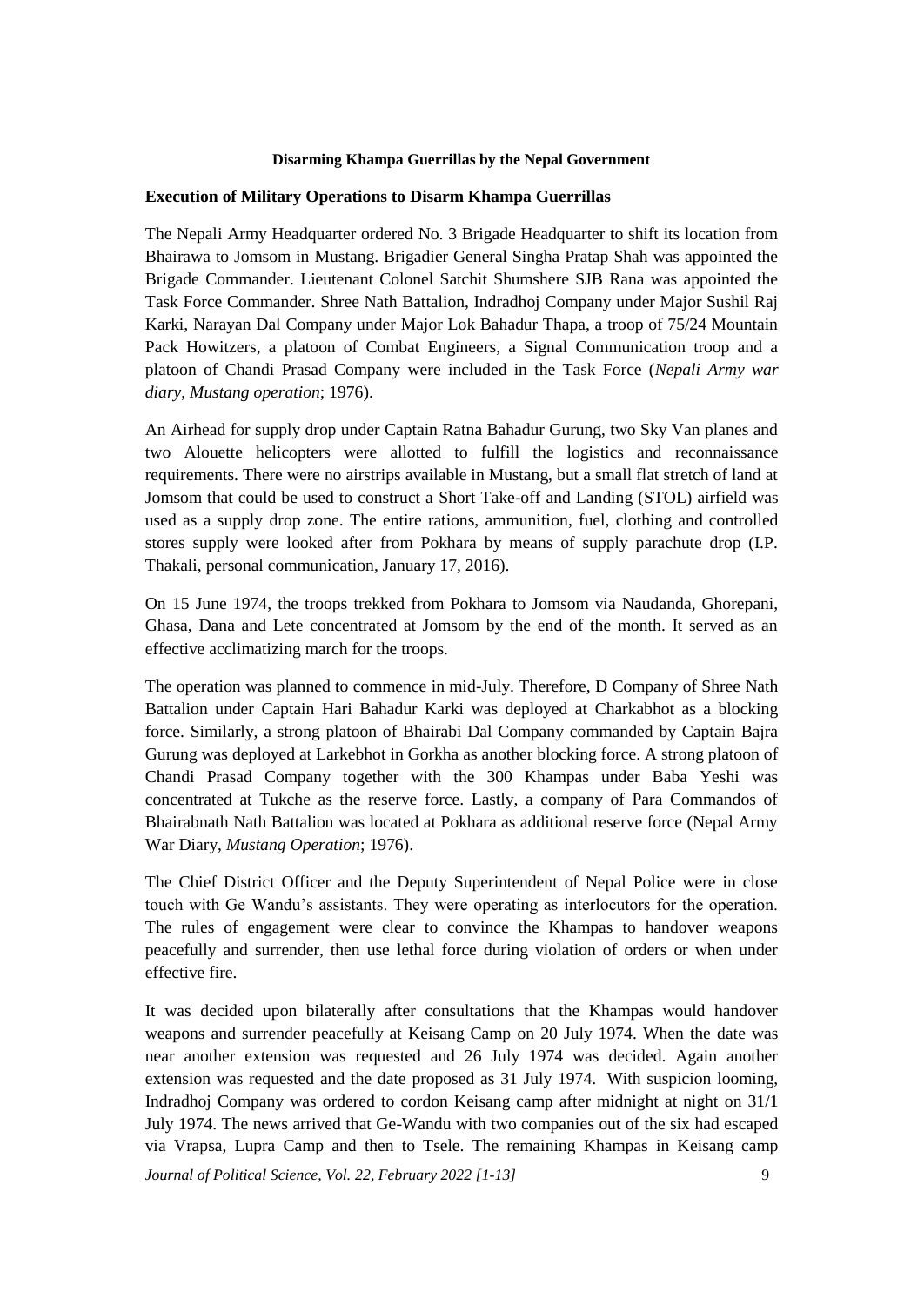handed their weapons and surrendered peacefully. The weapons and ammunition recovered was substantial (Basnyat, 2013).

No. 3 Brigade continued with the searches of the other operational bases where armed Khampas with arms were still residing. The other eight camps searched were: Lupra, Kagbeni, Samar, Ghami, Ghiling, Tyangya, Yara Gara and Chairo. In the process of searching, two Khampas jumped in the ice-cold Kali Gandaki River and one shot himself. The substantial American weapons of Second World War vintage and ammunition were seized at the Keisang camp. Two Nepali soldiers of C Company Shree Nath Battalion died due to high altitude sickness while crossing the Thorang La pass to go to Manang (*Nepali Army war diary, Mustang operation*; 1976).

The PLA was heavily deployed along the Nepal-China border and were monitoring the progress of the disarming operation. As soon as it was confirmed that Ge Wandu had absconded, it was certain that the escape route would never be through Tibet. Army Headquarter informed No. 4 Brigade Commander Brigadier General Aditya Shumshere JB Rana to activate appropriate blocking positions. Reconnaissance by helicopter was being conducted to track the fugitives. Unfortunately, since 1 August to till 6 September 1974, no traces could be found.

On 7 September 1974, the luck of Ge Wandu ran out when they vandalized the Nepal Police Post at Munchu. Luckily the Police in Munchu was able to inform the Nepal Police Headquarter in time about the contact with the escaping Khampas. Immediately, Army Headquarter instructed No. 4 Brigade to establish ambush sites west of Munchu. A platoon size force of Aridaman Company and Chandan Nath Company were deployed to lay ambush sites at: LipuLekh under Jemadar Dan Bahadur Chand; Tinker Pass under Captain Bhakta Bahadur Rawat; Kambala Area; and Chhangru. A section of 81 mm medium mortars and a demolition team from Bhairabnath Battalion were also attached (Basnyat, 2008).

On 9 September 1974, an advance scout team of three Khampas appeared in the ambush site at LipuLekh. The ambush party commander arrested the three and interrogated. After interrogation, it was declared that the Khampas with Ge-Wandu were arriving at the site in two to three hours. In the early afternoon a group of 45 to 50 armed Khampas arrived at the ambush site with Ge Wandu leading the column on a white horse. The ambush party opened automatic fire instantly. The Khampa column immediately occupied a higher ground and returned fire with their recoilless rifle and machine guns. A total of nine to ten Khampas including Ge-Wandu were killed and about 15 Khampas were wounded.

Later the captured Khampas disclosed that they escaped via Kagbeni, Phindabas, Se-Phoksundo, Nishant, Munchu Pass, Yari and to Tinker LipuLekh. The Members of the Special Frontier Force (SFF) of India received the remaining fugitives at the bridge and a medium range helicopter was seen hovering around indicating that Ge-Wandu was in contact with the Indian SFF. The PLA Commander at Taklakot was watching the activities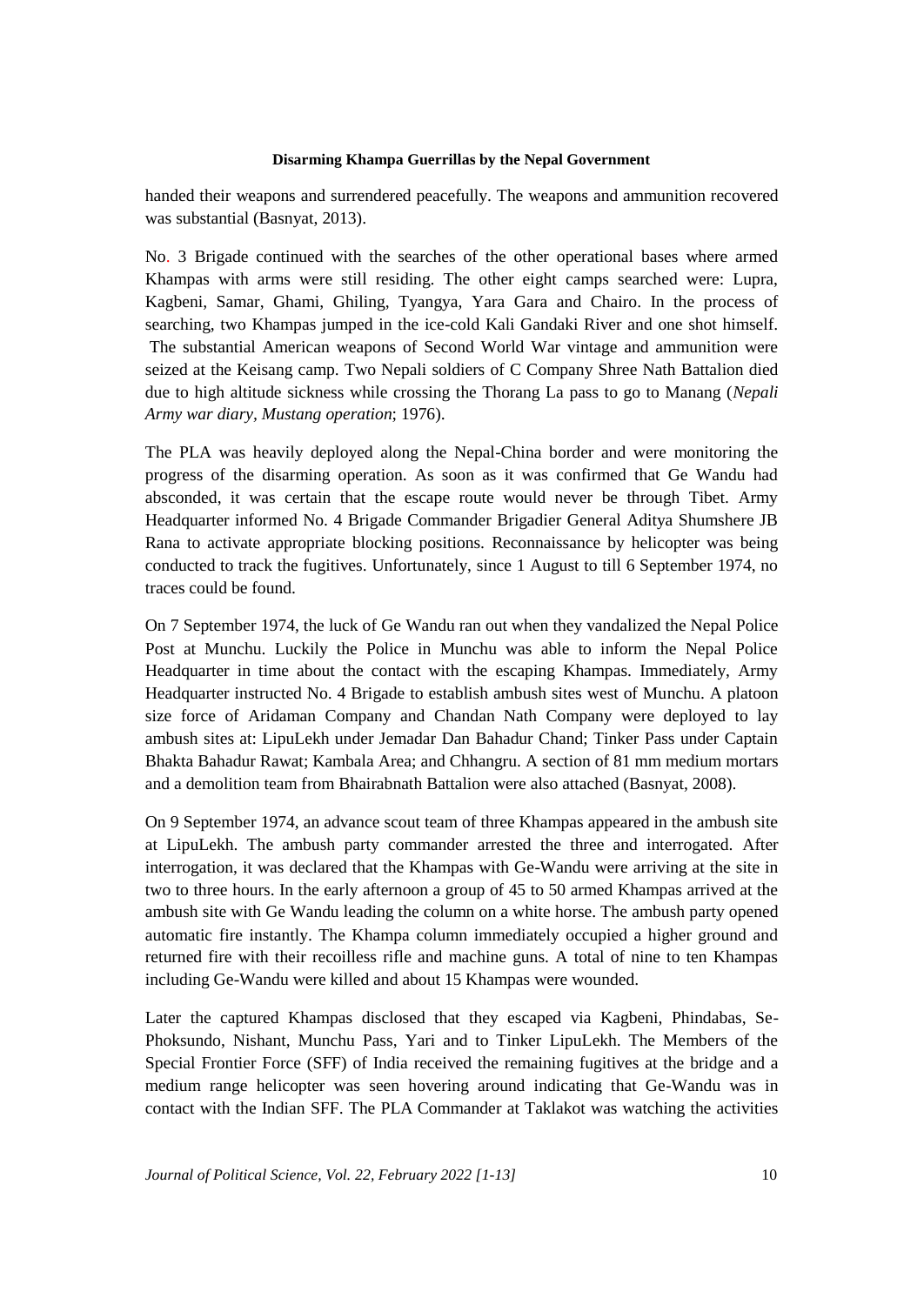of the Khampas at the ambush site and their commander sent a letter of appreciation to the Nepali troop commander for the brave deed performed.

Later, the Khampas with Baba Yeshi were rewarded with the Nepali citizenship certificate, cash, home, land and educational facility. Moreover, Baba Yeshi was granted forgiveness from the Dalai Lama in 1991 for having parted with the Khampa Resistance Movement (Hirachan, personal communication, July 19, 2016). The people of Mustang requested the government for a permanent stationing of a sizable military force in Jomsom, too.

After having resolved the issue of armed Khampas in Nepal, the Chinese were appreciative of our commitment to the Sino-Nepal Treaty commitments. If India wishes to carry on with the Tibetan liberation issue, it could continue along the Sino-Indian border, but not at the cost of the bilateral relationship between Nepal and China. The highlight of the disarming operation was the opportunity provided to King Birendra to propose Nepal be declared a 'Zone of Peace' on 24 February 1975 during his coronation an agenda endorsed by 117 countries except India and still appreciated as very pertinent by intellectuals till today (Sangraula, 2016).

# **Conclusion**

After the Tibetan uprising, the Nepali authorities had permitted the Tibetan refugees to enter on humanitarian grounds. Unfortunately, loaded with foreign assistance, the Tibetan resistance movement established the guerrilla bases in the remote northern areas of Nepal and indulged in activities against Chinese security interests. Nepal still maintains a nonaligned foreign policy and is staunchly against harboring elements that engage against the security interests of its two neighbors. Hence, the Government of Nepal had to prevent such activities decisively.

The Khampa resistance movement itself suffered from certain drawbacks. Initially, the foreign nations neither recognized nor assisted the Tibetans in the early stages of Chinese annexation. The CIA achieved limited success in their endeavor. The UN hesitated to discuss the Tibetan situation even when El Salvador raised the issue. The Indian Army used the Tibetan guerrillas for the liberation of Bangladesh and suffered heavy casualties for an unconnected cause. The personality clash and the ensuing rivalry between Khampa commanders, Ge-Yeshi and Ge-Wandu, visibly disappointed the guerrilla cadres and hampered the unity in effort to attain the main goal.

Hence, today USA together with the EU is keenly preparing to launch the dying movement for the Tibetan cause when there are no Tibetan refugees prepared to go back to Tibet and settle down. Therefore, geo-strategically located Nepal with its international linkages, compulsions and open common border with the Peoples Republic of China as well as India, has a very demanding role to maintain its non-aligned foreign policy and amplify its status in international power relations.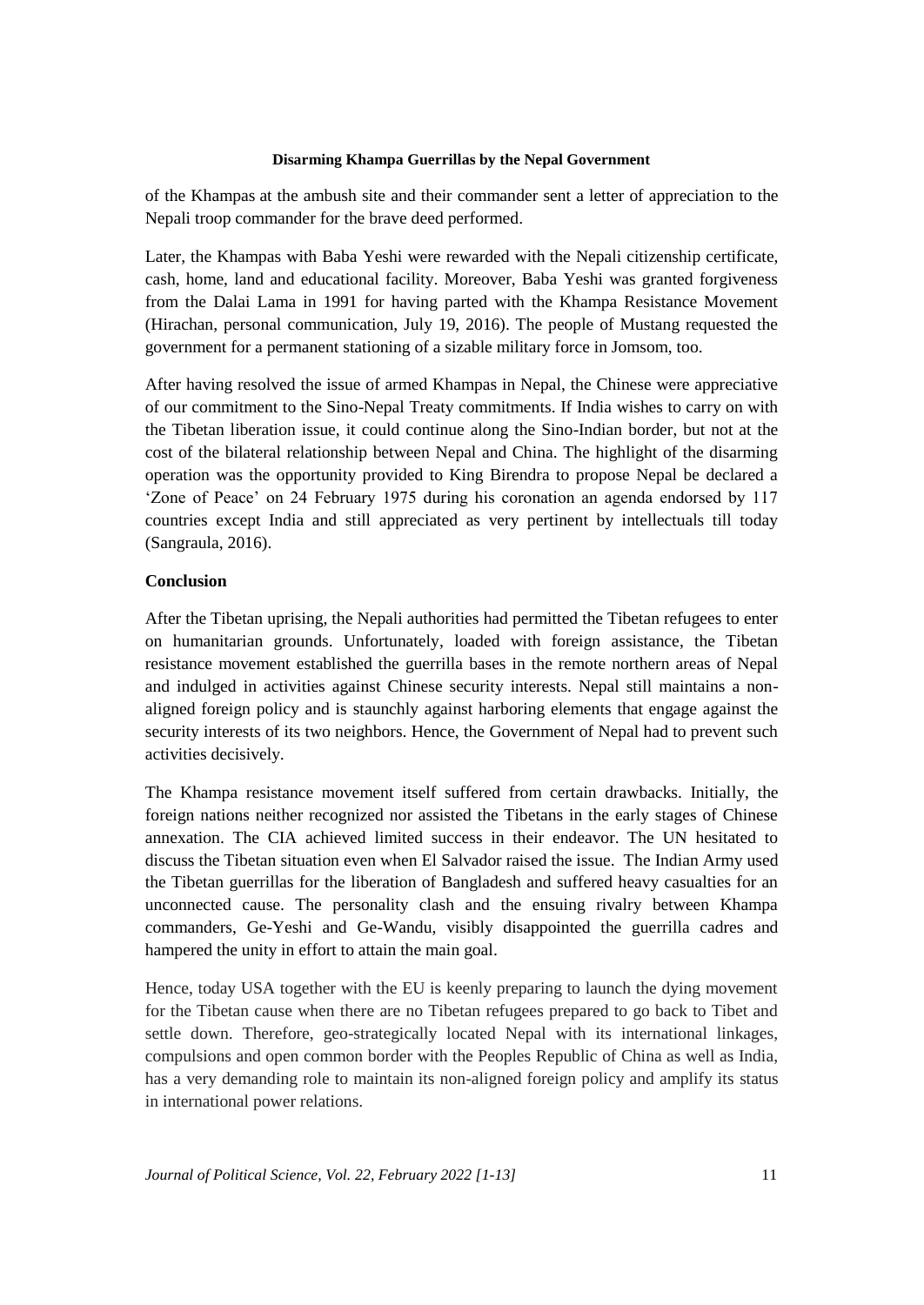The prime and salient point to be noted is that under the disguise of foreign Aid, the outsiders did manage to enter the corridors of Nepali power center and surreptitiously arm the Khampas. Powerful nations come with lucrative deals to accomplish their vested interests. It is very crucial for the Nepali to assess the motive of each special offers and grants before deciding its acceptance at face value or else another Khampa–like issue detrimental to the national security of Nepal and its people.

## **References**

Babayeva, Y. (2006, August 2). *The Khampa uprising: Tibetan resistance against the Chinese invasion*. https://digitalcommons.pace.edu/honorscollege\_theses/31/

Bansal, A. (2017). *Meet the Khampa warriors, who even the Chinese feared.* WION.

Barnett, R. (2009). [Review of the book *A history of modern Tibet,* by M.C. Goldstein]. *China Perspectives,* 1-4.

Basnyat, P. (2016). A general's brief on Indian military strategy on Nepal. [https://myrepublica.nagariknetwork.com/news/a-generals-brief-on-indian-military](https://myrepublica.nagariknetwork.com/news/a-generals-brief-on-indian-military-strategy-on-nepal/)[strategy-on-nepal/](https://myrepublica.nagariknetwork.com/news/a-generals-brief-on-indian-military-strategy-on-nepal/)

Basnyat, P. (April, 2013). *Disarmament of Khampa-1974*. https://www.facebook. com/notes/nepal-army/disarmament-of-the-khampas-1974-ad/6885378645058 11/

Basnyat. P. (2008). *Nepalma Tibetti Sannarthiharuko Prabesh Tatha Khampa Bidhroha*  [Entry of Tibetan Refugees in Nepal and Khampa Rebellion]. Pragati Pustak Sadan.

Clara, M. (1995). *The Last Forbidden Kingdom.* C.E. Tuttle Company.

Sperling, E. Conboy, K. & Morrison, J. (2002). [Review of the book *The CIA's Secret War in Tibet,* by E. Sperling]. *The Journal of Asian Studies, 63*(1), 183-186.

Cowan, S. (2014, December 14). The Indian Check Posts, LipuLekh and Kalapani. <https://www.recordnepal.com/wire/indian-checkposts-lipu-lekh-and-kalapani/>

Cowan, S. (2016, January 17). The curious case of the Mustang incident. <https://www.recordnepal.com/wire/curious-case-mustang-incident/>

Claude, A. (2013). *Tibet: The Lost Frontier*. Lancer.

Devkota, G.B. (1980). *Nepalko Rajnitik Darpan* [Political History of Nepal] (Vol. 2). <https://thuprai.com/book/nepalko-rajanitik-darpan-vol-2/>

Garver, J. W. (2006). New direction in the study of China's foreign policy. In A.J. Johnston & R.S. Ross (Eds.), *China's Decision for War with India* (pp. 86-130). Stanford University Press.